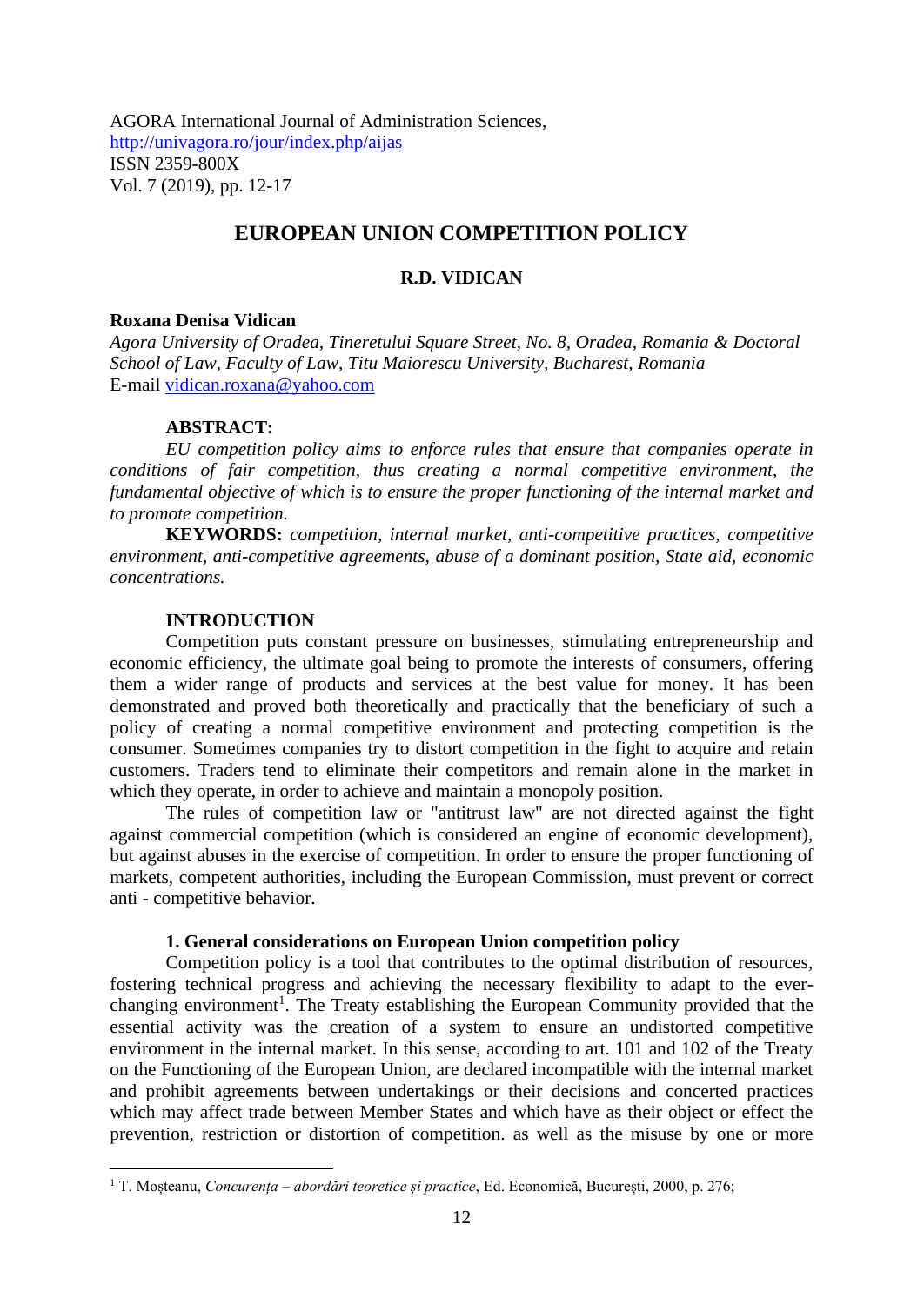undertakings of a dominant position in the internal market or in a significant part of it, in so far as it may affect trade between Member States. The common condition for these European rules to be applicable is that those activities affect trade between Member States.

Offering a better price is the easiest way for a company to reach a high market share. In a competitive market, prices fall, and this is beneficial not only for consumers: when there are more people who can afford to buy products, companies are encouraged to produce, which helps to stimulate the economy as a whole. At the same time, competition policy encourages companies to provide quality goods and services, attracting as many consumers as possible and increasing their market share. Quality can take many forms: products with a longer or better working life, improved after-sales services or technical assistance, or providing more favorable and better services to consumers. In a competitive market, companies will try to produce a diverse range of products. Thus, there will be a more varied offer, and consumers will be able to choose the product that offers the best value for money.

In order to make this wide range available to consumers and to manufacture better quality products, businesses need to be innovative, from product design to manufacturing techniques or services, and so on. Sometimes the infringement of competition rules takes place only in a certain country, and it is often up to the national competition authority to resolve the issue. However, with the development of the internal market and globalization, the effects of illegal behavior, such as the creation of a cartel, are usually felt in many countries across the EU and beyond. The European Commission is often in a favorable position to pursue such cases at trans-European level. The Commission has the power not only to investigate but also to take binding decisions and impose substantial fines. Together with the national competition authorities of the Member States, the Commission ensures compliance with EU competition rules. All EU Member States have such authorities that have the power to implement EU competition law and that essentially have the same powers as the European Commission.

Through the European Competition Network (ERC), national authorities and the European Commission exchange information on the implementation of EU rules. The network facilitates the identification of the authority that has to deal with specific issues and the other authorities that could provide assistance. It also helps to ensure the effective and consistent application of EU competition rules. Through the REC, the competition authorities inform each other of the decisions they intend to take and take into account the comments of their counterparts. Thus, they can share their experiences and identify best practices.

Competition authorities across Europe ensure that businesses and governments comply with EU rules on fair competition, while fostering innovation, harmonization of rules at European level and the development of small businesses. National competition authorities also have the power to decide whether or not a particular agreement is in line with EU law. In turn, businesses and consumers can claim compensation if they have suffered as a result of unlawful conduct which has restricted competition.

- EU law prohibits businesses from:
- agree on price fixing or market sharing;<sup>2</sup>
- abuse on a dominant position in a given market in order to eliminate smaller competitors;<sup>3</sup>
- to merge, as long as this operation would allow them to control the market.

Large companies operating in the EU business environment cannot merge without prior approval from the European Commission, even if they are based outside the EU.<sup>4</sup>

<sup>2</sup> art. 101 din TFUE

<sup>3</sup> art. 102 din TFUE

<sup>4</sup> Regulamentul (CE) privind concentrările economice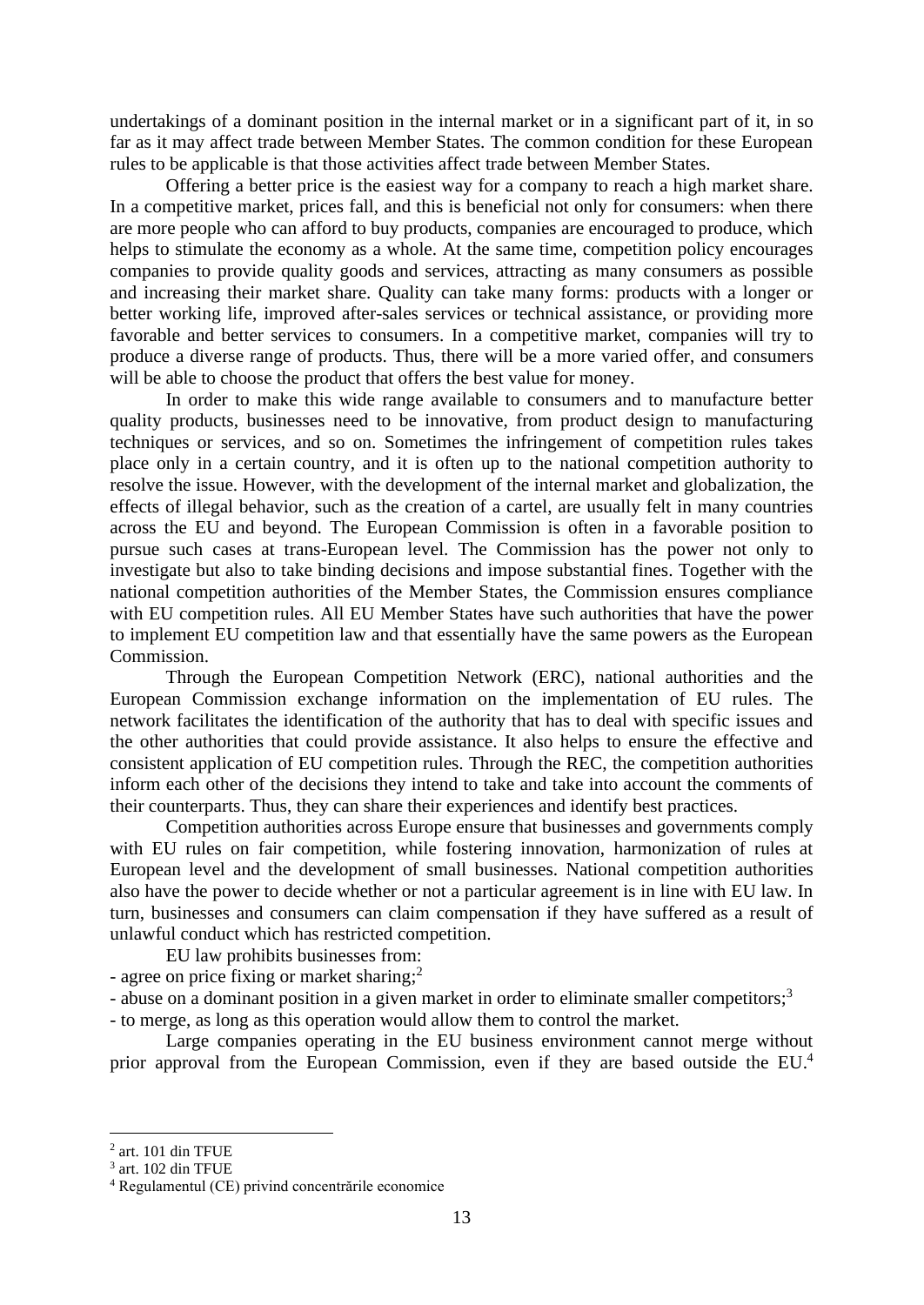Community rules also govern aid granted to businesses by Member States (state aid), which is verified by the Commission. 5

## **1.1. Anti-competitive agreements**

Article 101 TFEU prohibits anti-competitive agreements, namely all agreements that restrict competition, regardless of the intention of the parties. Antitrust rules on anticompetitive agreements are contained in several regulations, which address certain types of behavior or specific sectors. They also define the powers of the Commission to investigate undertakings, including the right to seek evidence within them. At the same time, the Commission adopted various non-regulatory documents, such as communications and guidelines. They explain the Commission's policy in more detail and address either the interpretation of substantive antitrust rules or procedural issues such as access to the file.

"Anti-competitive agreements" mean agreements concluded between undertakings with the aim of restricting competition - the most serious being secret cartel agreements, in which undertakings reach an agreement to avoid competition or set the selling prices of the products they sell. markets. Undertakings in cartels that control prices or share their markets try to protect themselves from competitive pressure that forces them to launch new products, improve quality and maintain low prices. Therefore, consumers may have to pay more for lower quality. Under EU competition rules, cartels are illegal and the European Commission imposes severe fines on the companies involved. As they are illegal, cartels are generally highly confidential, with evidence difficult to find, precisely because of their secret nature.

In order to facilitate the identification of cartels and their elimination, the Commission applies a "leniency policy". In essence, the leniency policy grants undertakings involved in a cartel, which recognize and provide evidence of anti-competitive behavior, full immunity from fines or a reduction in the fines that the Commission has imposed.

The parties involved in the cartel also have the opportunity to acknowledge the acts committed and to take responsibility for them through the settlement procedure. This policy reduces the length of the case, thus saving the Commission's resources. Undertakings that agree to follow this procedure also receive a reduction in fines. However, resolving cartel issues is not a negotiation between the parties to the cartel and the European Commission. The Commission will have already gathered evidence during an investigation and will build a strong argument against the parties before the discussions on the settlement of the case begin.

Agreements are considered anti-competitive if the participants agree:

- set prices;

- to limit production;
- to share their markets or consumers;

- set resale prices (between a manufacturer and its distributors).

Some agreements are not prohibited<sup>6</sup>, as long as it proves to benefit consumers and the economy as a whole, if:

- have more positive than negative effects;
- are not concluded between competitors;

- companies with only a small cumulative market share are involved;

- are necessary for the improvement of products or services, for the development of new products or for the identification of new and improved ways of making products available to consumers.

For example, the Commission may allow undertakings to cooperate with a view to setting single market-wide technical standards. Agreements that promote research and development and technology transfer are often compatible with EU competition law, as some new products require too expensive research to be borne by a self-employed company.

<sup>5</sup> art. 107 din TFUE

<sup>6</sup> Cases subject to the Block Exemption Regulations;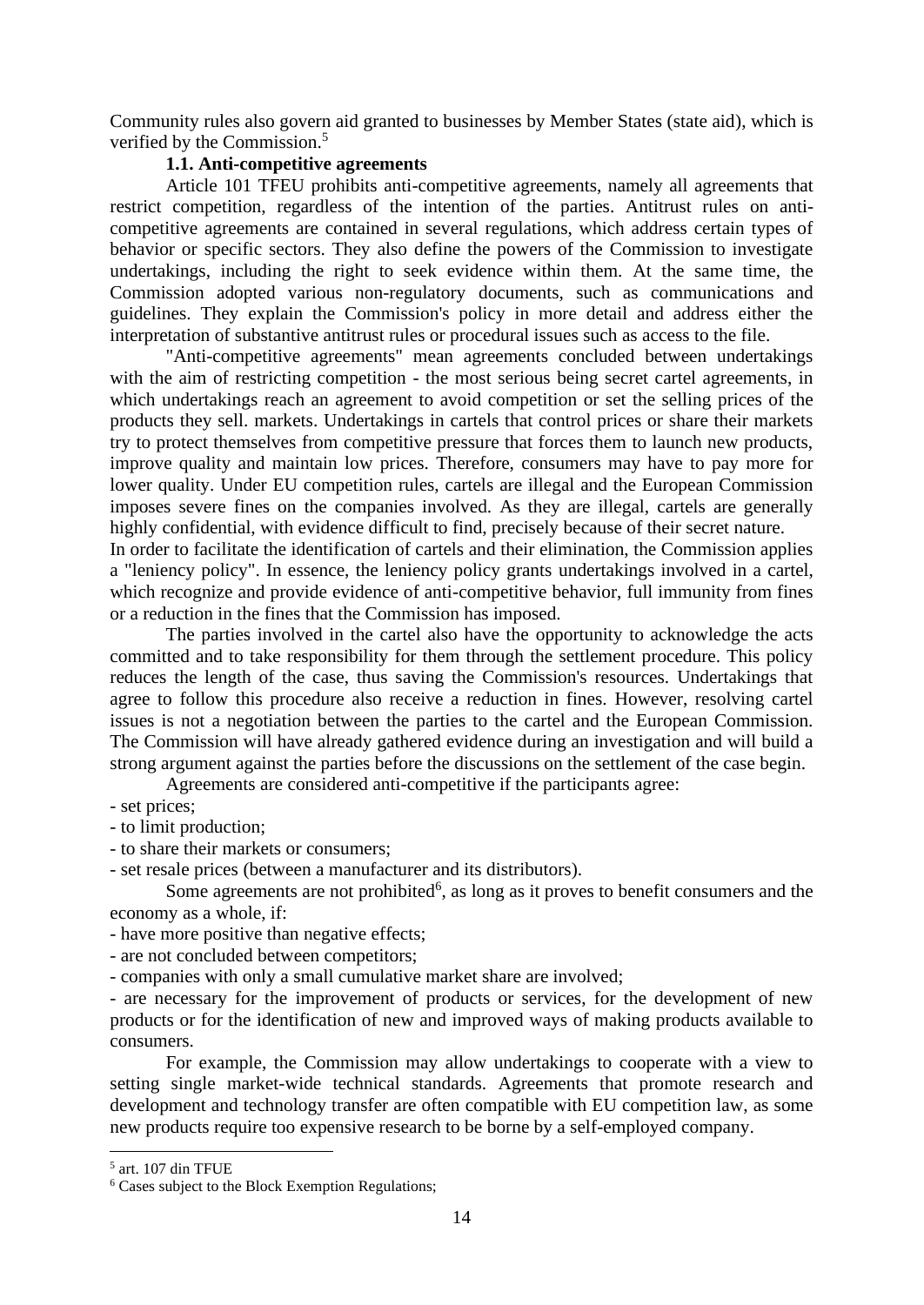Agreements on the production, purchase or sale of joint goods or those on standardization may also be considered legal. In addition, smaller companies may be allowed to cooperate if this allows them to better compete with larger companies.

### **1.2. Abuse of dominant position**

An undertaking may distort competition when it holds a very important position in a given market. A dominant position is not anti-competitive in itself, but the behavior of the company can be considered abusive if it exploits its position to eliminate competition, this being prohibited by art. 102 of the TFEU. In order to be able to establish that an undertaking is in a dominant position, it is first necessary to delimit the relevant market and then to assess its position on the market.<sup>7</sup> For example, when a major player tries to eliminate its competitors from the market, we are talking about an abuse of a dominant position if its actions have the effect of eliminating competition. This will lead to higher prices and reduced supply for consumers. When concluding business with small businesses, large businesses should not use their bargaining power to impose conditions on suppliers or customers that would harm the relationship between them and their competitors.

Here are some examples of abuse of a dominant position:

- charging too high prices;

- selling at artificially low prices, in order to affect or even exclude competitors from the market;

- forcing consumers to buy a product that is artificially linked to a better-known one, which has the effect of excluding similar products, thus distorting competition;

- refusal to accept certain customers or offering special discounts to customers who buy all or almost all of the products they need from the dominant undertaking;

- making the sale of one product conditional on the sale of another product.

The Commission may investigate possible anti-competitive behavior. Among other things, this means that if the Commission decides to carry out an investigation, its officials are empowered to:

- to enter the premises of the enterprise, on its land or in its means of transport;

- to examine the documents of the enterprise or any other documents related to it;

- take over or obtain, in any form, copies or extracts from such registers or documents;

- seal the premises of the undertaking and any records or documents of the undertaking during the investigation period, in so far as this is necessary;

- ask any representative or employee of the undertaking for further explanation of the facts or documents relating to the object and purpose of the investigation and record the replies.

### **1.3. State aid**

In the literature, in a concise definition, state aid is seen as "that interventionist means by which the state supports enterprises, regions or economic sectors, in order to achieve economic policy objectives<sup>"8</sup>. In the opinion of some authors<sup>9</sup>, in order for the aid to be declared incompatible, the following conditions must be met cumulatively:

- to be specific in nature and not general;

- to grant an advantage to an enterprise;

- to be granted by the state or from public resources;

- the advantage of distorting or threatening to distort competition and affect trade between Member States.

<sup>7</sup> G. Coman, *Concurența în dreptul intern și european*, Editura Hamangiu, București, 2011, p. 250;

<sup>8</sup> E. Mihai, *Dreptul concurenței*, Editura C.H. Beck, București, 2004, p. 204;

<sup>9</sup> O. Manolache, *Drept comunitar*, Editura All Beck, București, 2006, p. 397;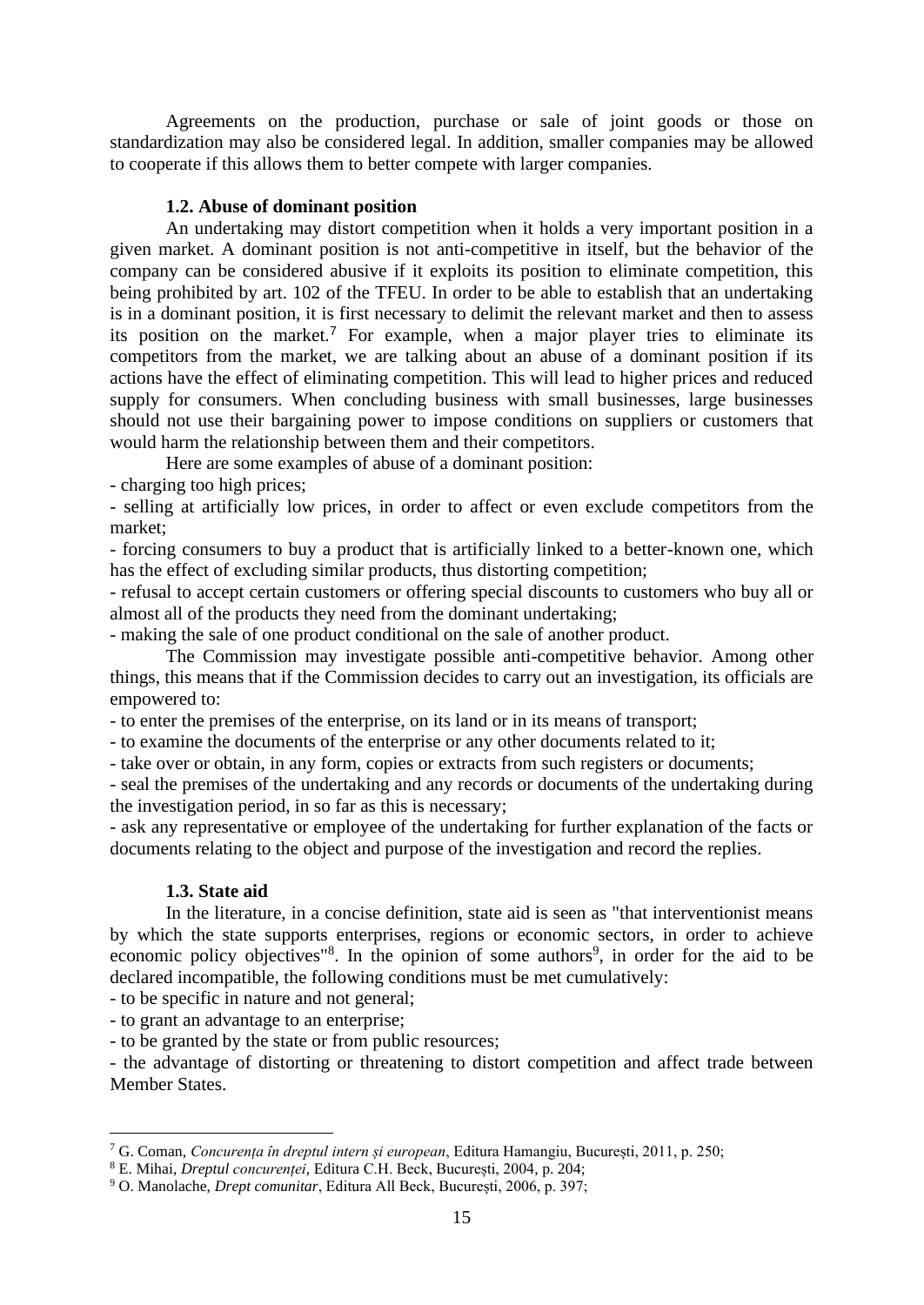Member States' governments sometimes support local industry companies or sectors with public funds, clearly giving them an unfair advantage. As a result, competition is distorted and trade is affected<sup>10</sup>. The Commission's role is to prevent such situations by authorizing State aid only if it is genuinely in the public interest, ie if it benefits society or the economy as a whole<sup>11</sup>. In recent years, the Commission has facilitated the use by Member States of aid aimed at eliminating market failures and meeting objectives of common European interest. The Commission focuses on applying these measures in the cases with the greatest impact on the internal market, by simplifying the rules and making decisions faster.

### **1.4. Economic concentrations**

EU competition law also regulates economic concentrations. To this end, the Merger Regulation, which entered into force in 1990, established a control system that gives the European Commission the power to ban mergers and acquisitions that could significantly reduce competition. By combining activities, companies can develop new products more efficiently or reduce production or distribution costs. Increasing efficiency guarantees a more competitive market, and consumers benefit from such higher quality products at fairer prices.

However, some economic concentrations may reduce competition, for example by creating or consolidating a dominant player. This could affect consumers, by raising prices, reducing the range of products or services available or slowing down innovation. Before merging or joining, large undertakings engaged in cross-border activities must seek authorization from the Commission, providing all the information necessary for it to take a decision. Competition authorities shall ensure that, where two or more undertakings join forces temporarily or permanently, the balance of the markets will not be compromised in a manner which could affect competition or create a dominant position which could be abused.

The Commission shall examine all concentrations involving undertakings whose turnover exceeds certain thresholds. Below these thresholds, concentrations may be assessed by national competition authorities. These rules apply to all economic concentrations, regardless of where the companies have their registered office, headquarters or production facilities, because even if they are established outside the EU but are present on the European market, the operation may affect EU market. The Commission may also examine the economic concentrations which have been brought to its attention by the competent national authority. The Commission may also, under certain conditions, refer a case to the national competition authorities.

### **1.5. Liberalization**

In some countries, certain essential services, such as energy, telecommunications, transport, water and mail, are still controlled by public authorities and not by private companies. EU countries may entrust a specific public service to a company, granting it tasks, specific rights and financial compensation, in accordance with state aid rules. When such services are liberalized, ie open to competition between several companies, the Commission will ensure that they remain available to all countries, including in regions where they are not profitable. Moreover, it is essential to ensure that the liberalization process does not offer an unfair advantage to the undertaking that held the monopoly before liberalization. Market liberalization has several advantages. Consumers can choose from a wide range of products and service providers. For example, network operators in the railway, energy and natural gas industries are currently required to provide competitors with equitable access to their networks. It is essential to monitor whether all providers offer fair access to networks, so that consumers can choose the provider that offers the best conditions; consumers to benefit from

<sup>&</sup>lt;sup>10</sup> Art. 107 din TFUE prohibits such practices.

 $11$  art. 108 din TFUE